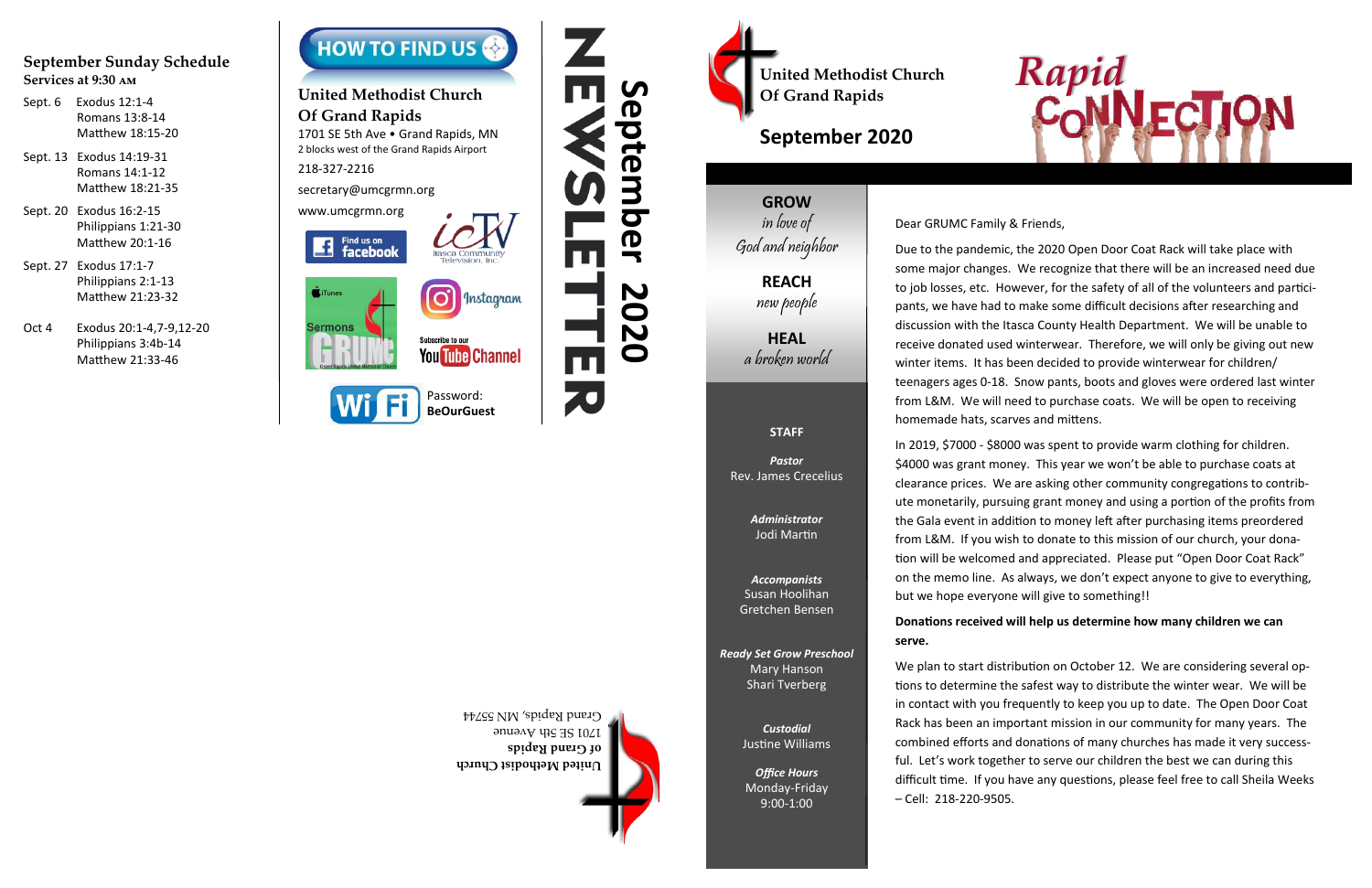# **Getting to Know Your United Methodist Friends**



If you don't already receive a daily "Thought for the Day" email, contact the church office at **327-2216** or **secretary@umcgrmn.org** 



# Church Finances

From the Finance Committee:

We want to update you about the finances of the church. The SBA Forgivable Loan helped us greatly. The fact that our expenses were down as we were not able to continue the normal outreach of the church, made us able to remain solvent.

Things are opening up again and we are looking forward to the "new normal". As of July 2020, our expenses were \$113,980. In July of 2019, they were \$162,074. Our 2020 average weekly income has been \$3749 and in 2019, it was \$5681. We want to keep you informed of our status and hope to see you in person again soon. Thank you for your continued support of the day-to-day of the church. We try to be careful stewards of your gifts.

Background information on SBA Loan:

grew up in Cohasset and have lived in the area for most of my life. My husband, Dana and I have been married for 23 years. We spent the first few years of marriage traveling with the US Army. When he was discharged, we settled in St. Paul. We moved back "home" in 2011. We have two sons, Logan and Zach. Logan is 15 and going into 10th grade. Zach is 10 and going into 5th grade. Dana's mom, Ruth is a member of GRUMC. She lives near us in an assisted living facility. My mom, Marion lives with us.

I enjoy scrapbooking, camping, spending time with friends & family and relaxing on our new deck.

In the later part of April 2020 we received information regarding the availability of a federal government SBA forgivable loan for nonprofit entities to help with maintaining our salary levels and to overall aid the economy. With the approval of the Ad Council, we applied for the loan through Grand Rapids State Bank and it was approved on 5/6/20. Based on our salary level information, we were approved for a loan of \$25,333. We are given a 24 week period to use the loan proceeds for qualified salaries and utility expenses. This period will end in early October. At that time we can apply for forgiveness to be approved through a rather complex formula. We are hopeful that a substantial portion of the loan will be forgiven, if not all. At this point in time, we have used all of the loan proceeds toward salaries and utilities. This has given us a substantial boost in our general fund balance. However, now that these funds have been exhausted, we must start to adequately fund the church again with our member offerings each month. The Covid – 19 pandemic has had a dramatic effect on many of our member families and it is our hope we soon can increase our offerings again to the level before the pandemic.

Introducing the new Church Office Administrator:

I am looking forward to meeting everyone at GRUMC. I am excited to help you grow God's Kingdom.

God Bless, Jodi Martin

# **"Frightfully Delightful Halloween"**

## **THINKING OUTSIDE THE BOX**

In this time of Covid Care, we are all trying to think of ways we can continue to provide some of the same community contact we have had in years past. One event, that may be insignificant on some people's mind, but loom large for others is our "Frightfully Delightful Halloween". We've directed this to families with young children. The EATeam is quite aware we can't hold an in-church event as in years past  $-$  at least not this year  $-$  but perhaps there is a creative way we can still provide some fun and treats for kids and families this year. We are putting on our "thinking caps" and hope you will join us in considering ways we might offer a little Halloween fun to young kids and families. Please contact Carol Kerr, Lois Nelson, Mary Ritter, Stephani Crecelius or Michele Olson with any ideas you may want to share.

> **Prayer Chain** To receive or request prayer, contact **Nancy O'Toole at nlotoole@me.com**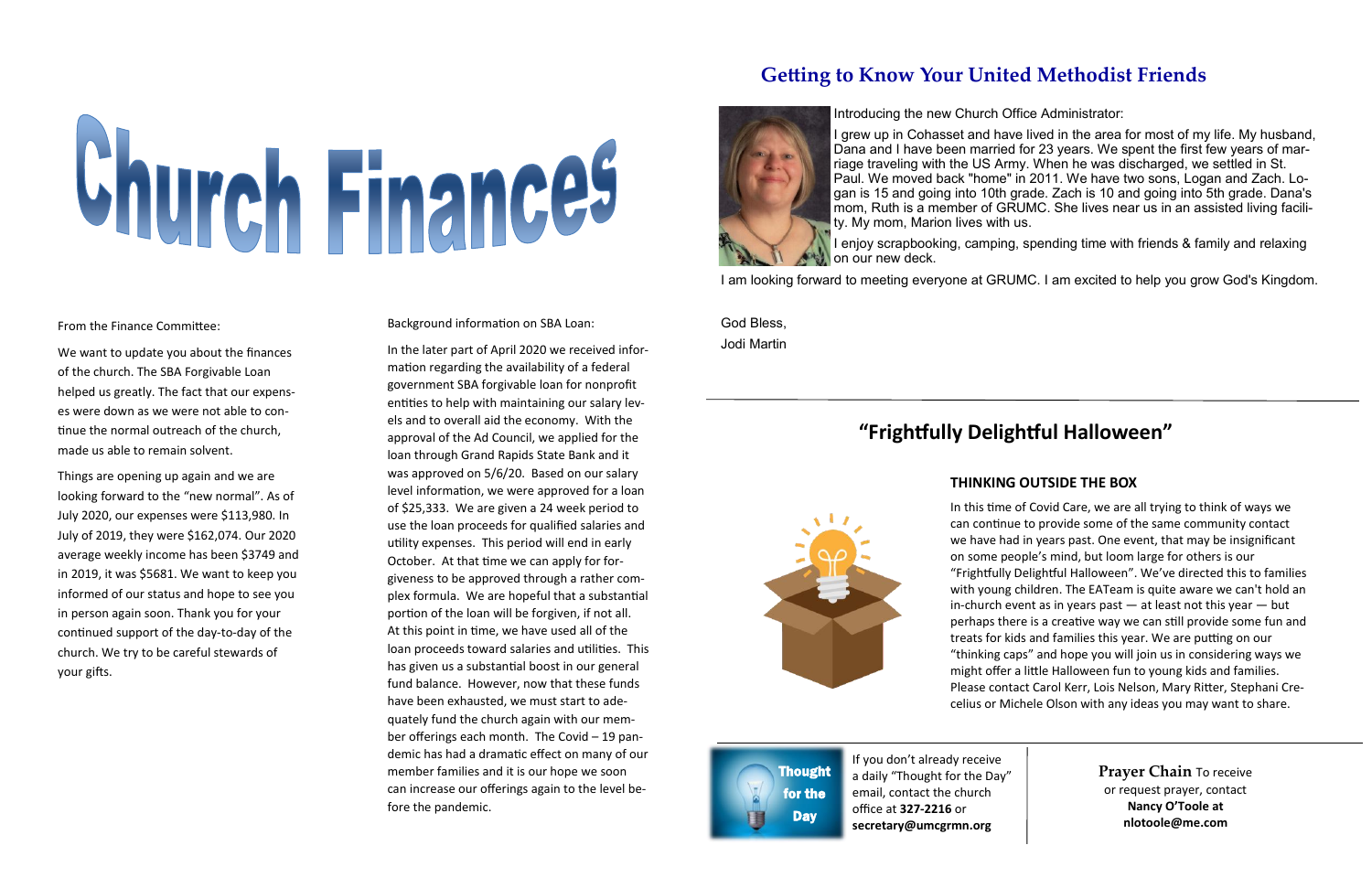Coordinators: Linda Maki Mary Dewey Dave & Pam Bloom Tammy Blankenship Sharon Borst Randy & Marcia Brennan Annette Couch Sean Duffney Duane & Peggy Heikkinen Darla Kirwin Ron & Kay Klingman Ed & Linda Maki Ron & Michele Olson Jan Rourk Nancy & Dave Tank Jim & Mary Tennison Mike & Shari Tverberg Ed & Linda Maki

*The captain will contact you if there is a need for help serving a lunch, funeral or other event.*





Sept.4 Bette Sigfrinius

- 8 Randy Brennan
- 10 Duane Heikkinen
- 16 Jim Ridley
- 16 Bonnie Krall
- 17 Randy Kolka
- 17 Chad Keech
- 18 Julia Brewster
- 19 Molly Jo Johnson
- 20 Laurie Swenson
- 22 Dave Bloom
- 22 Jim Brown
- 22 Rae Stephens
- 28 Dennis Hier
- 30 Kay Klingman



Sept. 4 Harry & Trudy Huffer

- 6-Zachary & Mariah Melhus
- 9 Bryan & Theresa Major
- 16 Jacob & Carrie Zimmer
- 16 John & Kathy Pliska
- 22 Ken & Sandy Hansen
- 25 Lloyd & Sheila Weeks

## **Fireside Readers**

## **Fireside Readers**



Welcome back to our reading year which starts in September. Fireside Readers is a group that enjoys reading or listening to books and all are welcome to join us. The group selects the books they want to read for each month. We have voted and in September we will read **Finding Doroth**y by Elizabeth Letts. This book should be fun for our people living in our area as it is the "richly imagined novel that tells the story behind The Wonder Wizard of Oz, the book that inspired the iconic film." Copies are available through the public library. We will meet on Monday, September 28 at 6:30 PM and should be able to meet at church in the Fellowship Hall if the Choir/Gathering room is too close for social distancing. Updates on our meeting will come in Thought for the Day and by email to the Readers. Join us!





If you or someone you know needs help with a handyman

task or a special project in your home, i.e.: move an item, fix a door, window, etc., we have an awesome





The Membership Committee Thanks You

Thank you to everyone who reviewed their Church Directory entry and send either corrections or an "OK" message. It's important to keep everything current and there are quite a few changes. If you have not taken care of this little task yet, please call or text Nancy at 218-256-7711 and indicate the corrections or that all is correct.

Thanks, Nancy



Thank you thank you thank you so very much for all the cards , gifts & warm wishes on my retirement! I'm still overwhelmed! It has been awesome to work with you all. I have made so many friends at Grumc & I'll miss you very much! Air hugs!! Shirley

## **Information you may not be aware of:**

Qualified Charitable Donations: Donors age 72 and over can make direct gifts to qualified charities via their IRA's WITHOUT owing income tax on those withdrawals. Grand Rapids United Methodist Church is a qualified charity. For more information, please talk with your financial advisor or IRA custodian.